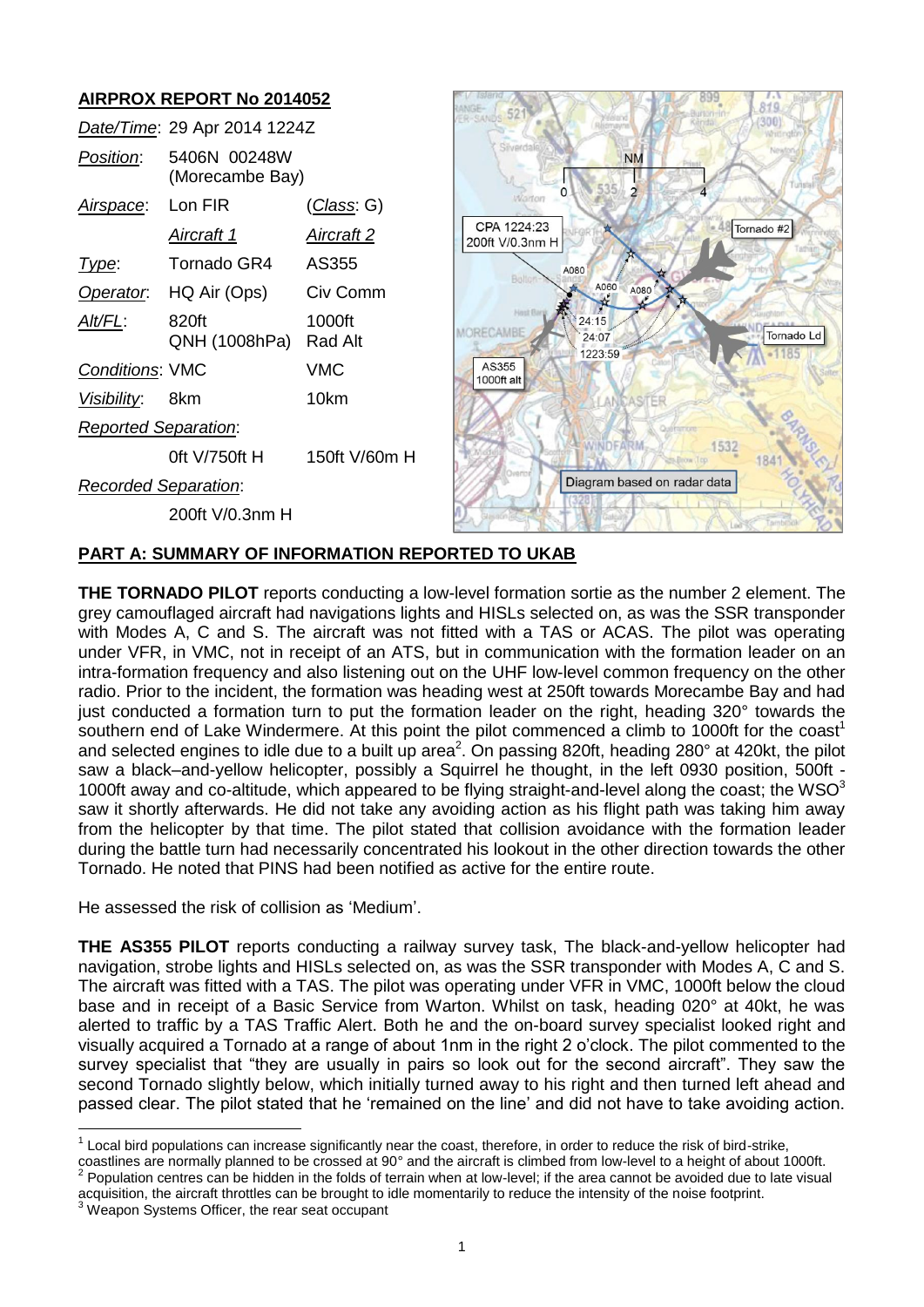He notified Warton of the activity and was informed by the controller that both jets had only just appeared on radar and hence that no warning could have been given.

He assessed the risk of collision as 'Medium'.

# **Factual Background**

The weather at Blackpool was recorded as follows:

METAR EGNH 291220Z 23006KT 7000 FEW009 16/12 Q1013

### **Analysis and Investigation**

#### **UKAB Secretariat**

Both pilots shared an equal responsibility for collision avoidance and not to fly into such proximity as to create a danger of collision<sup>4</sup>. The AS355 pilot was required to give way to the Tornado<sup>5</sup>. In subsequent discussion with the helicopter pilot, he stated that he was not aware of the requirement for military fast-jets to climb to above 1000ft when crossing coastlines.

#### **Comments**

#### **HQ Air Command**

This incident not only serves as a stark reminder of the limitations of TCAS at low level but also of the limitations of lookout. There were four pairs of eyes in the Tornado formation yet the pilot of Tornado #2 visually acquired the helicopter very late and it seems that the crew of Tornado #1 didn't see the helicopter at all. Furthermore, by the time the pilots saw each other's aircraft the geometry was such that it was probably too late for either to have taken any action to increase the separation, with the possible exception that the helicopter pilot could have considered increasing vertical separation. Tornados routinely fly in pairs for 'mutual support'; all crews should note that this support should include, where possible, conducting lookout on behalf of the wingman, especially when in a formation turn.

# **Summary**

 $\overline{\phantom{a}}$ 

An Airprox was reported when a Tornado GR4 and an AS355 helicopter flew into proximity near Morecombe Bay at about 1224 on Tuesday 29<sup>th</sup> April 2014. Both pilots were operating under VFR in VMC, the Tornado pilot monitoring the UHF low-level common frequency and the AS355 pilot in receipt of a Basic Service from Warton.

# **PART B: SUMMARY OF THE BOARD'S DISCUSSIONS**

Information available consisted of reports from the pilots of both aircraft, radar photographs/video recordings, and reports from the appropriate operating authority.

The Board first considered the actions of the AS355 pilot. He was engaged in a Railway Line survey task and was necessarily constrained in altitude, speed and flight path by that task. His low airspeed gave him very limited options for avoiding action, and the Board noted that it was his TAS that had enabled him to visually acquire the Tornado, assess its flight path and allow him to make the decision to maintain his own flight path whilst maintaining collision avoidance. Even though the AS355 pilot was in receipt of a Basic Service from Warton, the low-flying Tornado formation was not seen by the Warton controller and so no warning could be given. The Board commented that the AS355 pilot had

<sup>&</sup>lt;sup>4</sup> Rules of the Air 2007 (as amended), Rule 8 (Avoiding aerial collisions) and as reflected in Military Flying Regulations. <sup>5</sup> ibid., Rule 9 (Converging).